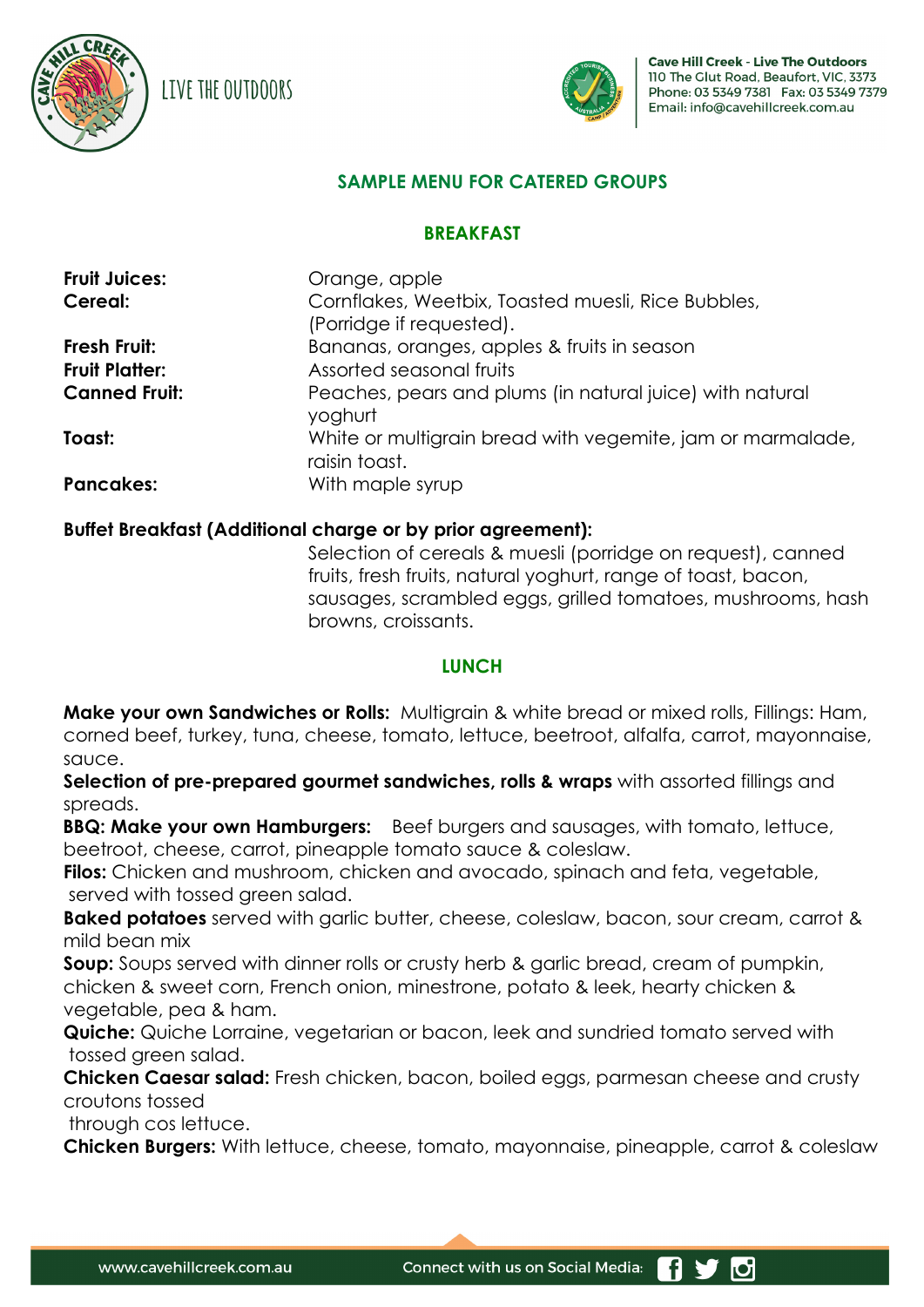

LIVE THE OUTDOORS



**Lamb or Chicken Souvlaki:** Wraps with lettuce, cheese, tomato, cucumber, carrot and garlic sauce.

**Tandoori chicken & lamb skewers**: Marinated meat served with fresh salad, lettuce cheese, tomato, carrot and with a garlic yoghurt sauce.

**Sausage rolls & pasties:** Assorted home-made sausage rolls & pasties

**Antipasto platter:** Selection of cold meats, roasted marinated vegetables, cheese, sundried tomatoes, dips, assorted crackers and fresh bread.

**Fruit & cheese platter:** Selection of fresh fruits, dried fruits, cheeses, and crackers

### **Dessert available upon request from dessert selection for lunch at additional charge**

#### **DINNER STARTERS**

| Soup and dinner roll:            | Minestrone, potato & leek, French onion, chicken &  |
|----------------------------------|-----------------------------------------------------|
|                                  | sweet corn, cream of pumpkin, hearty vegetable &    |
|                                  | chicken, beef & vegetable, pea & ham.               |
| Trio of dips with Turkish Bread: | Homemade Turkish bread with assorted dips           |
| <b>Bruschetta:</b>               | Tomato, basil, and feta & tuna, lemon, and cucumber |
| <b>Garlic &amp; herb bread:</b>  | Freshly baked garlic & herb bread                   |
| <b>Chicken and lamb skewers:</b> | Marinated chicken skewers & dipping sauce           |

# **Dinner starters available upon request at additional charge**

### **DINNER**

### **MAIN COURSES:**

**Lasagne** (Meat or Vegetable) served with tossed green salad, chat potatoes & crusty French bread stick.

**Fish** (crumbed portions or steamed herb & lemon) served with fries, coleslaw or green tossed salad, tartare sauce, & fresh lemon wedges.

**Chicken korma, Madras Beef or Tandoori Chicken curry** with rice and steamed vegetables **B.B.Q. marinated chicken** served with tossed green salad or coleslaw, baked potatoes & crusty herb bread.

**Roast chicken, beef, pork or lamb** served with roast vegetables or salad.

**Meatballs in tomato sauce** with mashed potatoes and vegetables

**Jacket baked potatoes** served with a selection of cold meats sour cream, grated cheese, coleslaw, bacon, chives.

**BBQ steaks** with mushroom or pepper sauce served with fries, coleslaw & potato salad. **Marinated lamb & roast vegetable** salad with baked potatoes, crusty herb & garlic bread. **Chicken parmigiana** served with scalloped potatoes and seasonal vegetables.

**Beef & red wine pie or casserole** served with rice or mashed potato & vegetables.

**Apricot chicken** with rice, peas, carrots and broccoli

**Spaghetti Bolognese** with crusty garlic bread